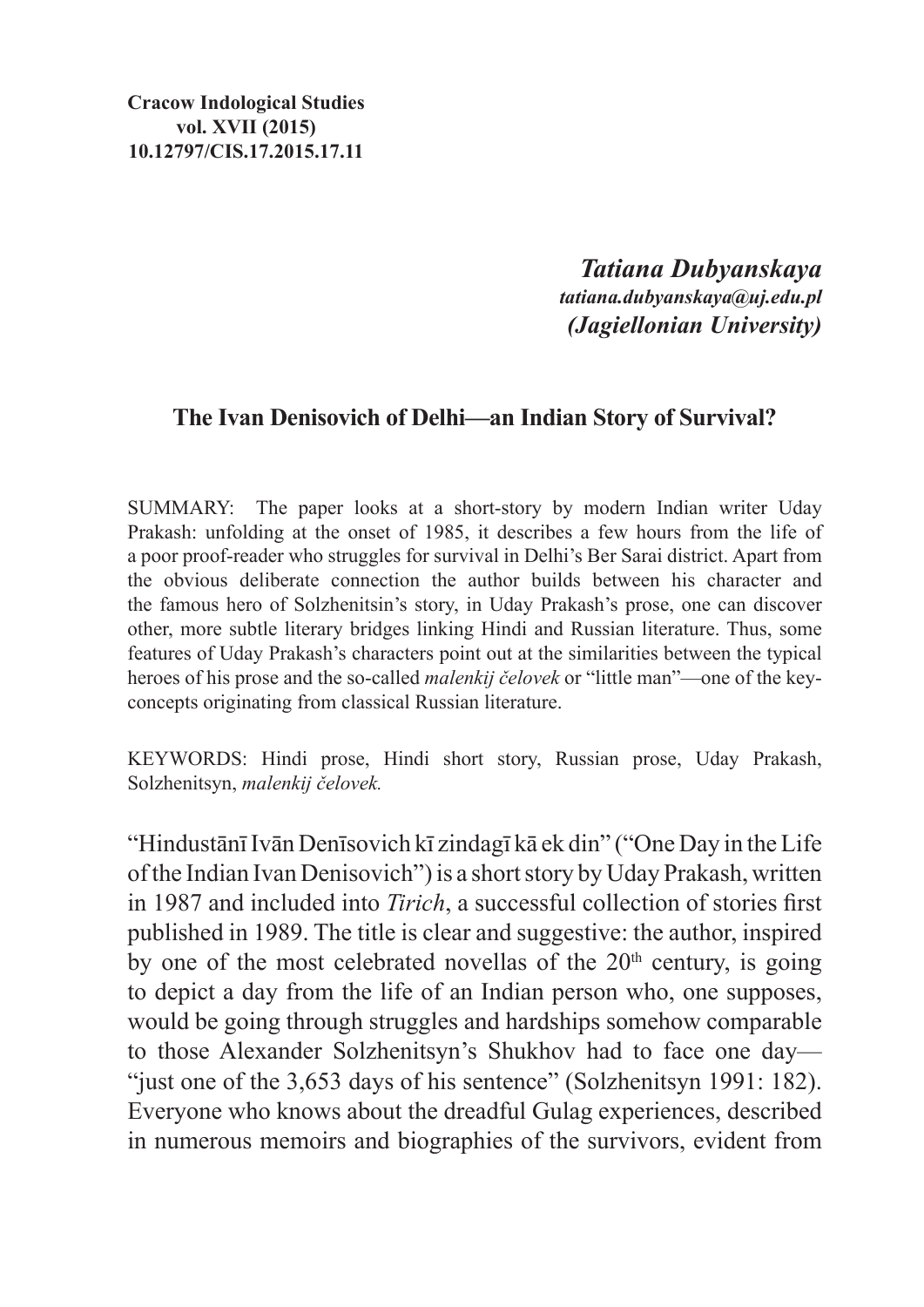the documents, depicted by poets and writers who themselves went through the prison-camps, might be left wondering about the rightfulness of the suggested parallelism. Curiosity about what is hidden behind the title could be a common starting point for many readers to enter the world of this particular short story, written in Hindi.

The real name of the Indian Ivan Denisovich is Ram Sahay Srivastav. His home-town is Meerut, but, like many others, he went to Delhi as a child because the city promised a better life. In the winter of 1984–85, he, a 33-year-old bald-headed man with an amorphous body, lives in a tiny rented place in Ber Sarai in South Delhi, works as a proof-reader in a newspaper office and provides for the other five members of his family. His wife also works, the oldest son goes to school, all of them get regular meals, have basic clothes; by and large, they belong to the "above poverty line" category of Indian citizens (Prakāś 2001: 74<sup>1</sup>). This information, provided on the first pages of the story, makes one believe that the life-conditions of this family, as hard as they might be, are, nevertheless, acceptable: after all, Ram Sahay and his family members remain free subjects of an independent "developing country" and, from a certain perspective, could even be called privileged citizens of its capital. At first glance, the forced comparison with the Russian novella seems, indeed, rather far-fetched. And yet, we are soon to witness that the title character of the Indian story is, like his Russian prototype, also deprived of personal freedom, humiliated by poverty, and is mentally and physically tormented.

But has this unambiguous equation between a destitute Delhiite and a prisoner of Gulag been made with the sole purpose of accusing Indian authorities and, perhaps, the whole society of criminal

All quotations from the Hindi story and, further in the article, from the Russian sources, are given in my translation, unless stated otherwise. Noteworthy, "Hindustānī Ivān Denīsovich kī zindagī kā ek din" has already been translated from Hindi into some Western languages, see: Prakash 1997, 2004, and 2014b. Other important translations of Uday Prakash into English or German are: Stark 2006; Prakash 2007, 2008, 2009a, 2009b, 2013, 2015.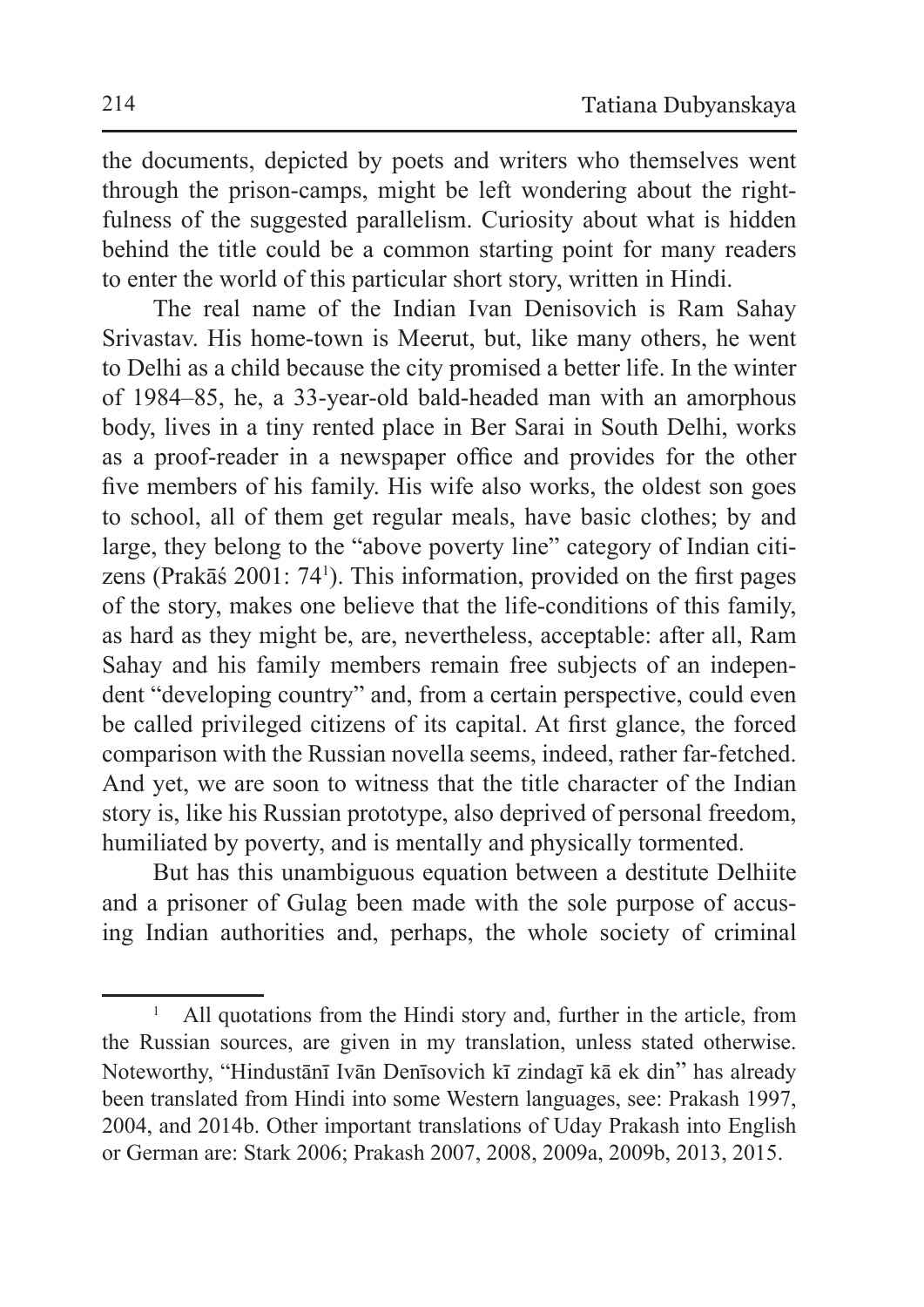exploitation and neglect of the urban poor? Can this short story suggest a different, more subtle reading of Ram Sahay's "Russian" identity if we put it into a broader context of Uday Prakash's writing?

Uday Prakash (b. 1952) is one of the most important names among present-day Hindi prose-writes; he also has collections of poetry, screenplays, articles, essays, films to his credit. His name has become especially well-known in India and abroad in the last 10–15 years, largely thanks to his much acclaimed novella "Mohan Dās", published in 2005 in the Premchand-jubilee issue of the *Haṃs* literary magazine. This piece not only brought the author the Sahitya Akademi Award in 20102 but also, thanks to numerous translations into about ten Indian and a few major Western languages, became one of the most read and discussed prose-texts of contemporary Hindi literature.<sup>3</sup> As the author often confesses, his writings have been attracting sharp criticism and negative comments, typically mentioning graphic descriptions and the depressing "noir" atmosphere of many stories. At the same time, Uday Prakash receives both critical acclaim and genuine gratitude of the readers, who eagerly testify to the truthfulness of what he describes.

Uday Prakash is known for his steadfast refusal to deliberately develop his public image and invest into self-promotion. In the words of German scholar and translator Lothar Lutze, "Uday Prakash has made his way without compromising, has not allowed any literary or

<sup>2</sup> The award was returned by him in September 2015 in protest against the murder of Kannada writer M.M. Kalburgi and Sahitya Akademi's silence on the matters of writers' freedom and safety in India.

<sup>3</sup> See, for example: Prakash 2012, 2014a. Alessandra Consolaro dedicated an insightful article to this novella—"Resistance in the postcolonial Hindi literary field: Mohan Dās by Uday Prakāś" (2011). The information about the translations into Indian languages are best available from Uday Prakash's own blog http://udayprakash05.blogspot.de/2012/06/review-wallsof-delhi.html. One should also mention the eponymous film made by Mazhar Kamran in 2008, which, however, deviates from both the story and the spirit of the original.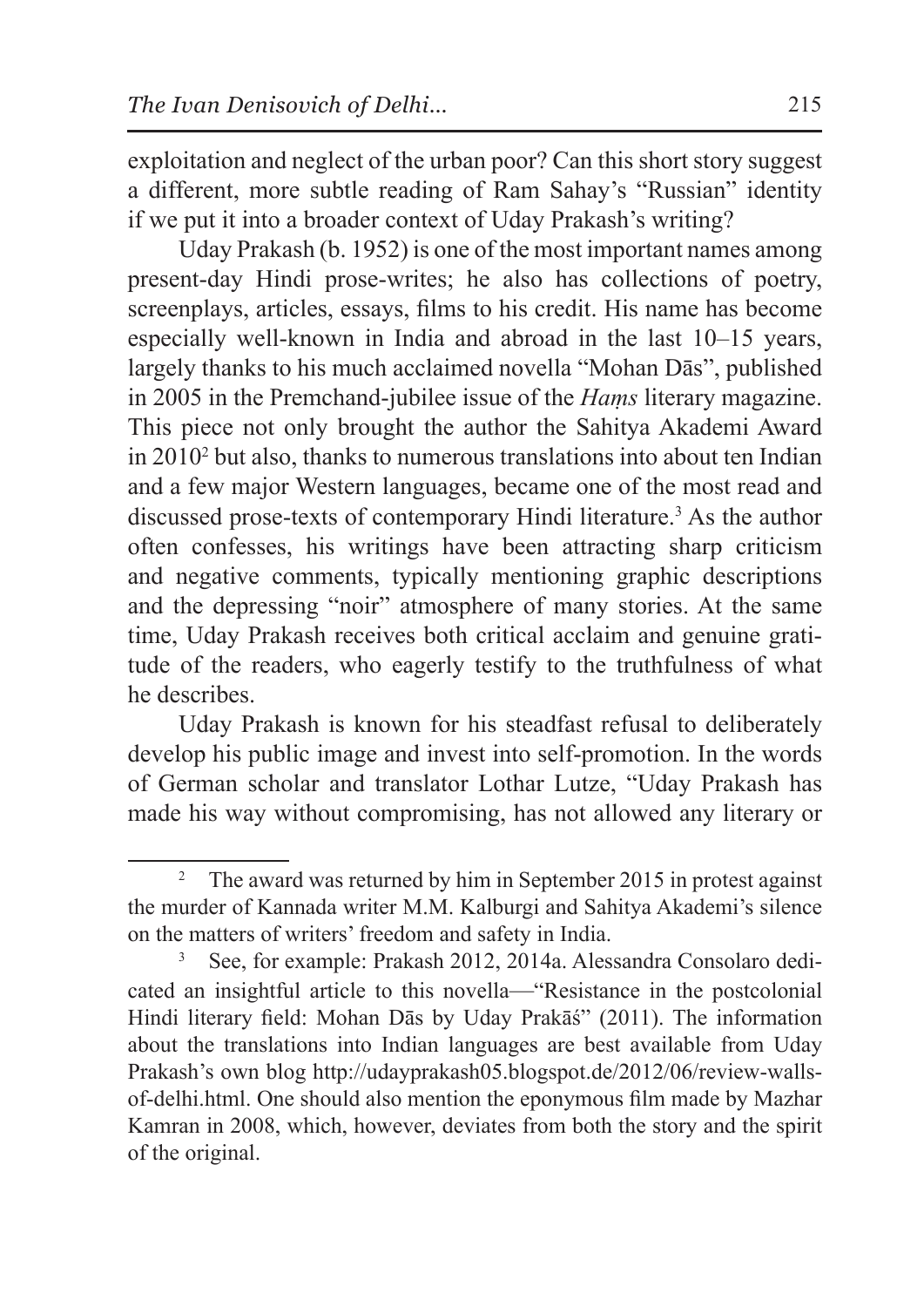political entity to monopolize him; he has always been counted among (those) uncomfortable people who have a mind of their own. It is only natural that he goes ahead in life as an independent writer, journalist and film-maker" (Prakash 2007: 63, my translation). Indeed, Uday Prakash openly expresses his prejudice against any kind of establishment, particularly against the Indian literary circles, bitterly delineating a clear link between the Hindi language and literature—of which he, a nativespeaker of Chhattisgarhi, claims to be a reluctant and even coincidental representative—and the castism/elitism of powerful littérateurs, critics and university departments.<sup>4</sup> The author himself, in his blog-entries, articles and interviews, confesses that opposing opinions about his creativity do not interest him in the slightest, but what always stays in the center of his attention is the ways and doings of the smallest people in Indian society, those who are engrossed in zillions—"1011 of troubles" ("Dattātrey ke duhkh"), desperate, unnoticed by almost everyone around and so insignificant that they themselves often doubt the fact of their existence (like his famous character Mohan Das, whose identity was stolen). In an extensive interview to *Another Subcontinent*, Uday Prakash points out: "I am now completely apolitical. I look very skeptically towards any kind of combination of politics and power. But in my mind the author's job is to remain on the sidelines of mainstream society, with the people, and to write from this side and he has to be honest. And that I am still trying to do."5

<sup>&</sup>lt;sup>4</sup> See, for example, the recent conversation with his American translator Jason Grunebaum: "Everyone big in the language system or literature establishment belongs to a single caste—academic institutions, literary setups, universities, schools, and a sinisterly designed entire mass media. Even the political ideology, which I had dreamed would make an egalitarian, just, modern, reasoned society possible, was usurped by similar caste structures."; "My life has been made wretched in my language and my country, and I have remained a freelance writer for over two-and-a-half decades, inviting reprimands and slanders." (Grunebaum, J.AConversation with Uday Prakash, 26 March 2015, online: http://www.musicandliterature.org/features/2015/3/26/a-conversation-with-uday-prakash, accessed on: 01.07.2015).<br><sup>5</sup> Uday Prakash. Interview to "Another Subcontinent", September 2007,

online: http://www.anothersubcontinent.com/up1.html, accessed on: 01.07.2015.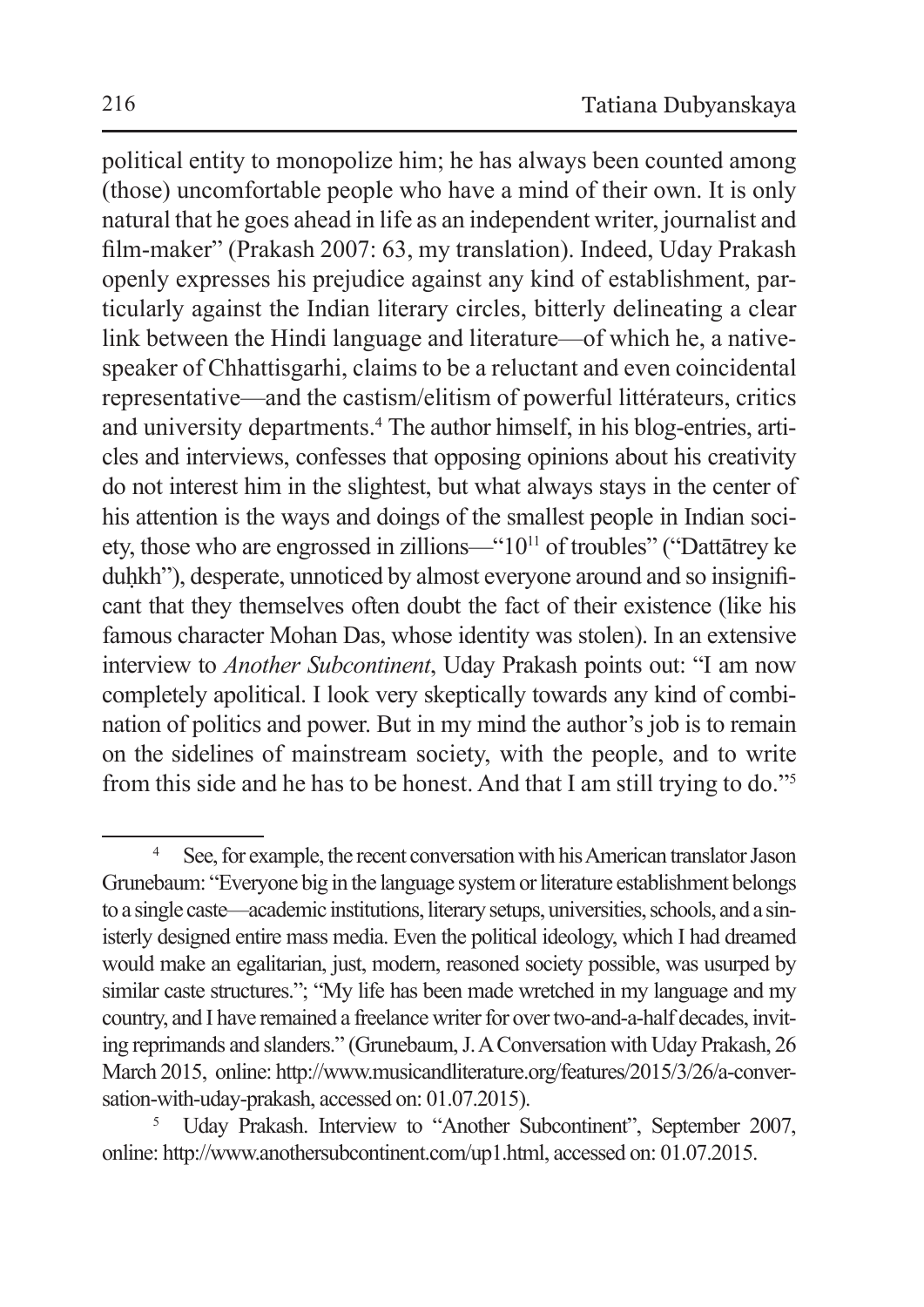Thus, the struggles and dilemmas of the modern poor again came into the focus of literature: Uday Prakash's major characters are destitute and marginalized—they could be migrants from provincial or rural places, surviving in an aggressive and often alien urban environment ("Hindustānī Ivān Denīsovich kī zindagī kā ek din", "Rām Sajīvan kī prem-kathā", "Mangosil", "Dillī kī dīvāreṃ"), gifted, inspired, or in certain ways "different" individuals, let down by the social system or other people ("Mohan Dās", "Pāl Gomrā kā skūṭar", "Hirelāl kā bhūt"), idealists, refusing to give up their principles or duties ("Daḍḍū Tivārī: gaṇanādhikārī","Bhāī kā satyāgrah"). Ram Sahay Srivastav, a.k.a. the Indian Ivan Denisovich, fits into the gallery of such social types close to the writer's heart, and, given that this story belongs to his earlier writings, can be viewed as a model for the figures he created later.

Uday Prakash carries his mission—to voice the troubles of the deprived classes—with dedication that finds obvious parallels not only in the prose of some Hindi writers (Premchand, Ugra, Rahi Masoon Reza readily come to one's mind) but also suggests certain foreign influences. One cannot but notice how well his destitute and alienated characters fit into the famous "little man" type (in Russian *malenkij čelovek*), born in the classical works of the 19<sup>th</sup>-century Russian prose-writers (Gogol, Saltykov-Shchedrin, Dostoyevsky and many others). Examining Uday Prakash's heroes through the prism of this foreign concept may be well-justified also from the perspective of this author's socio-political and cultural interests*—*his interviews and publications never lack proof of his deep attachment to particular Russian texts or films. The short story analyzed in the present article is, of course, more eloquent evidence of the same.

The "little man" concept, coined in the 1840s by Vissarion Belinsky (1811–1848), first entered the literary discourse in a somewhat narrow sense,<sup>6</sup> but soon enough started being associated with a wider range

It is believed that the term was first suggested by Belinsky in his article titled "Woe from Wit" (1940), in the context of some Gogol's characters. In the narrow sense, "little man" belongs to the so-called "third class" of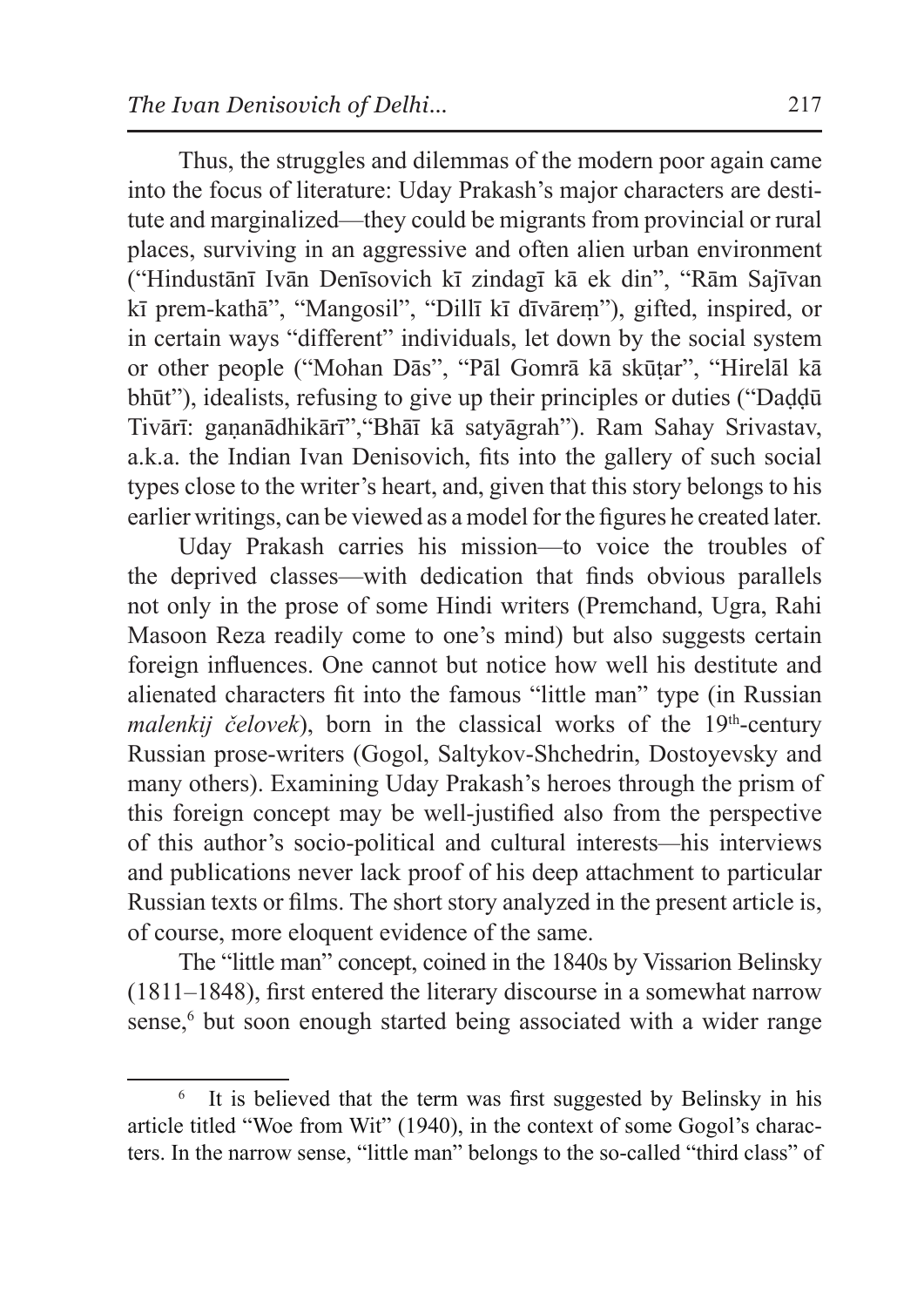of characters, growing into one of the iconic categories of Russian prose and dramaturgy. Thus, in the 19th-century context, *malenkij čelovek* is typically an urban person of a low origin; he is full of aspirations, may show personal abilities and ambitions, but finds himself oppressed both socially and psychologically; he longs for compassion and helplessly fights against the circumstances—more often than not, such characters bitterly lose many of their battles.<sup>7</sup> The concept was further expanded and reevaluated by later generations of writers—thus, Chekhov, Gorky, Bulgakov and many 20<sup>th</sup>-century littérateurs often highlighted the triviality of "small people", petty character of their troubles or suggested satirical, grotesque, unrealistic interpretations.

This article will further argue, that "Hindustānī Ivān Denīsovich kī zindagī kā ek din" is one of the texts, among many by Uday Prakash, that, through the compassionate tone and meticulous accounts of tragic lives, connects to the  $19<sup>th</sup>$ -century classics. At the same time, in it as in the case of "Mohan Dās", a significant postmodern text, according to Alessandra Consolaro (Consolaro 2011: 14)*—*many cultural vectors intersect, making several interpretations possible.

Looking at the events of Shukhov's life within one day of his long imprisonment was, for Solzhenitsyn, in a way, the same as seeing

the Russian society of the late 18<sup>th</sup>—early 19<sup>th</sup> century, of which insignificant clerks and the low-ranked servicemen would be typical representatives. The characters of Pushkin's "The Postmaster" (1831) and Gogol's "Overcoat" (1943) are one of the first and most well-known examples.

<sup>7</sup> See, for example, Nikolay Dobrolyubov's essay "Downtrotten People" (1861), dedicated to Dostoyevsky's *The Insulted and Injured* novel: "We find one common feature in the works of Dostoyevsky, traceable more or less in all of his writings—the pain for a person who accepts himself as an incapacitated being, perhaps, even as someone who has no right to be a real, full, sovereign being, a human being by himself" (Dobrolyubov 1963: 242); also, in Konstantin Mochulsky's words, "Gogol... opened up a new sphere for Russian literature: the world of 'small people', imperceptible sufferers, humble and meek victims of social injustice, the world of the destitute, miserable, poor in spirit, of 'the insulted and injured'" (Mochulsky 2000: 91).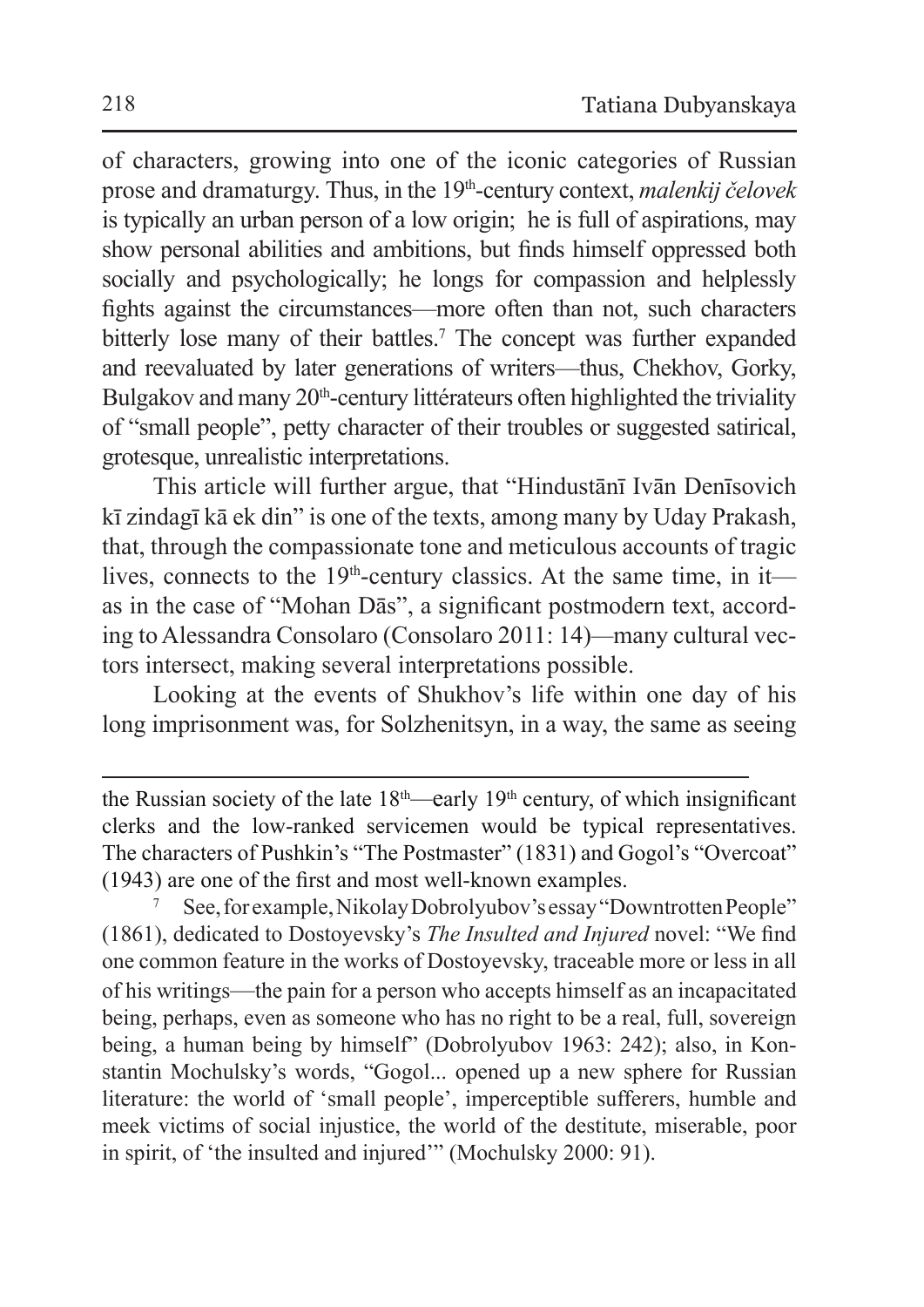the ocean in a drop of water. He himself expressed it in the most eloquent way, in his 1983 interview to Barry Holland, for the Russian service of the BBC:

In essence, it is enough to describe one day in minute detail, a day of just another toiler, and it will mirror our entire life. One does not have to play up the horrors or depict a very special day, but just an ordinary one—the kind of a day that goes to make up years. (Solzhenitsyn 1997: 21)

It was, of course, not a random day, after all: its picture is the exact result of Alexander Solzhenitsyn's measured craftsmanship, his balancing and weighing of events, details, characters, and words, done to create a perfect representation of Shukhov's character and the routine of a prison-camp life. The Indian interpretation of this technique is, however, different. In spite of what the title suggests, Uday Prakash's story shows just a few hours of one day—the day that, as we are hoping to demonstrate, is exactly not going to be a day like many others.

The Hindi story starts early in the morning and ends at noon. The readers, who agree to live through these several tough hours with Ram Sahay Shrivastav, should be ready to learn about pain and ugliness, dirt and darkness, disabilities of body and mind. The comparison of facts and particulars of Ivan Denisovich's and Ram Sahay's day is, perhaps, an unnecessary task, it is enough to mention a few very general motives that are common for both the texts—efforts to warm up on a chilly morning, the onset of an illness, scarcity of food, going for medical help, etc. The author explains that Ram Sahay has not heard about Solzhenitsyn and any of his stories, and yet, untill the very last passage, he is called "Ivan" and "Ivan Denisovich, or Ram Sahay". From time to time phrases like "call him as you wish" or "there is no difference between the two" are added.

He wakes up from heavy restless sleep on the first morning of the new year of 1985. We are reminded, as the story progresses, about the political background of that day: earlier in the autumn of 1984, India's prime minister was killed; consequently, the new elections took place in December, now the new leader is coming to power. The first day of the new year was a time of political rallies, asthe official election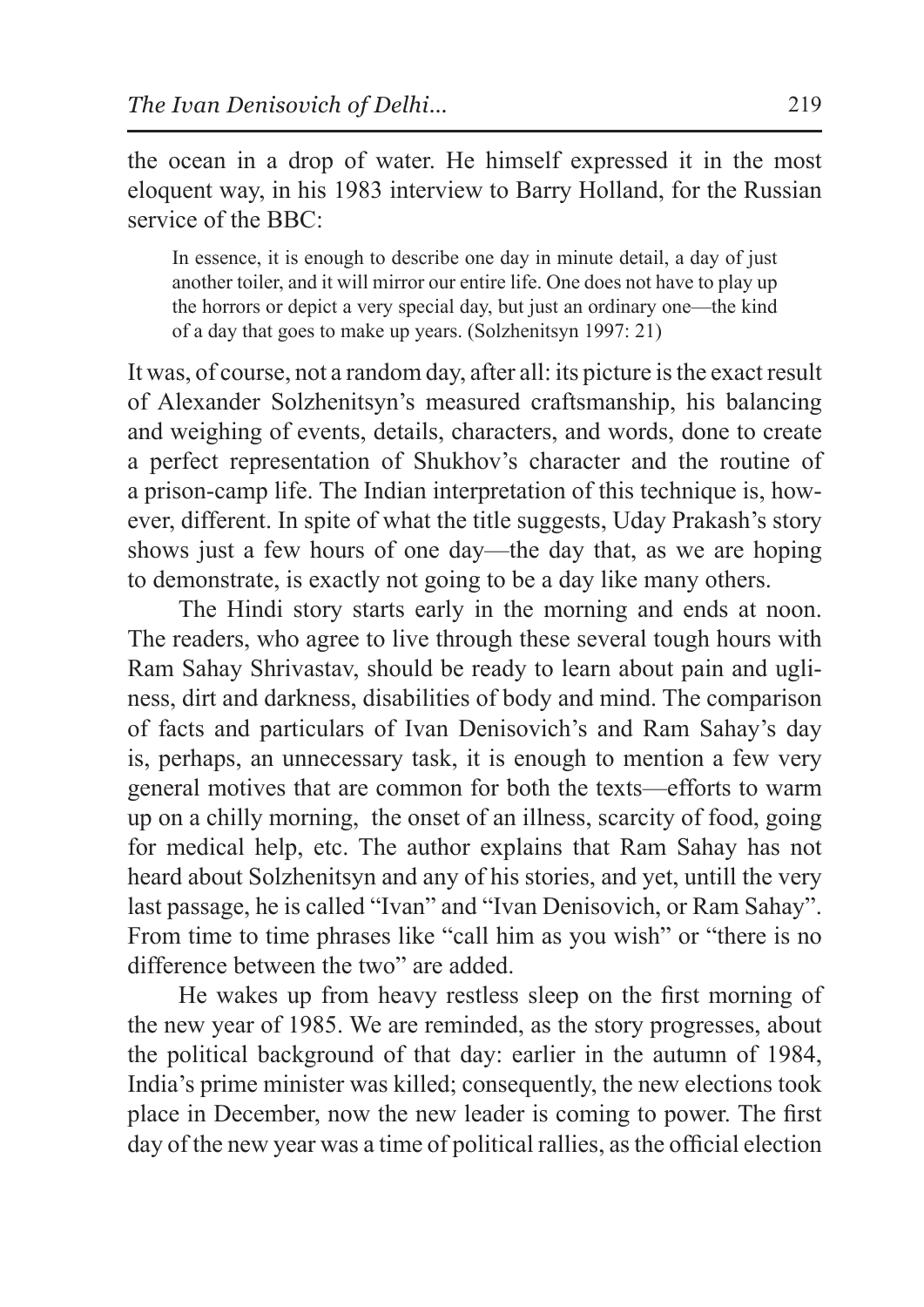results were being announced. Ram Sahay's family was not thinking about any of these events, for them, as for many other poor people, that winter would be memorable because of its extraordinary cold weather.

The water-pipe in the room is dry, all the buckets are empty. No water means no tea to warm up, but, most importantly, without water "Ivan" will not be able to go outside, to a gutter where they all perform their morning toilet. The wife and the eldest son have already gone to school. Among the four kids only the eldest is healthy, but we do not learn much about him—"normality" does not seem to interest the author, who pays more attention to the handicapped or heavily ill younger kids. Shrivastav's own physical weakness is spondylosis his neck stiffens, at times he feels as if he is turning into a stone. Tired of constant struggle with life, he escapes into a semi-conscious state, often to the degree of almost complete loss of consciousness. Such moments are also rewarding, as they allow him to rest from painful reality.

Since there is neither tea nor water, he thinks he should at least give some *roti*s to his kids, but finds no food in the "kitchen"-corner. Apparently, the kerosene stove got broken earlier that morning, his wife could not cook anything. The electricity also does not work. His second son, a dumb boy with a half-paralyzed body, looks at him imploringly; mercifully, the two-year-old handicapped girl and a fewmonths-old son, who suffers from chronic dysentery, are still sleeping. With a heavy heart, "Ivan" locks up his two little ones in the room and leaves with his middle son, in order to take him for training in a charitable center.

This day's bad luck strikes again: the buses are overcrowded, it takes almost an hour to board them; having reached the school, they see the locked doors*—*the "full-bodied fair-skinned" women who work there took the day off on the first of January. "Ivan" feels powerless and desperate, now he is eager to return home and hurry to his office. The father and the son sit down and wait for the bus. Another hour passes, but "Ivan" does not notice the time, as he slides into his common unconscious state, his mind engulfed by murky darkness.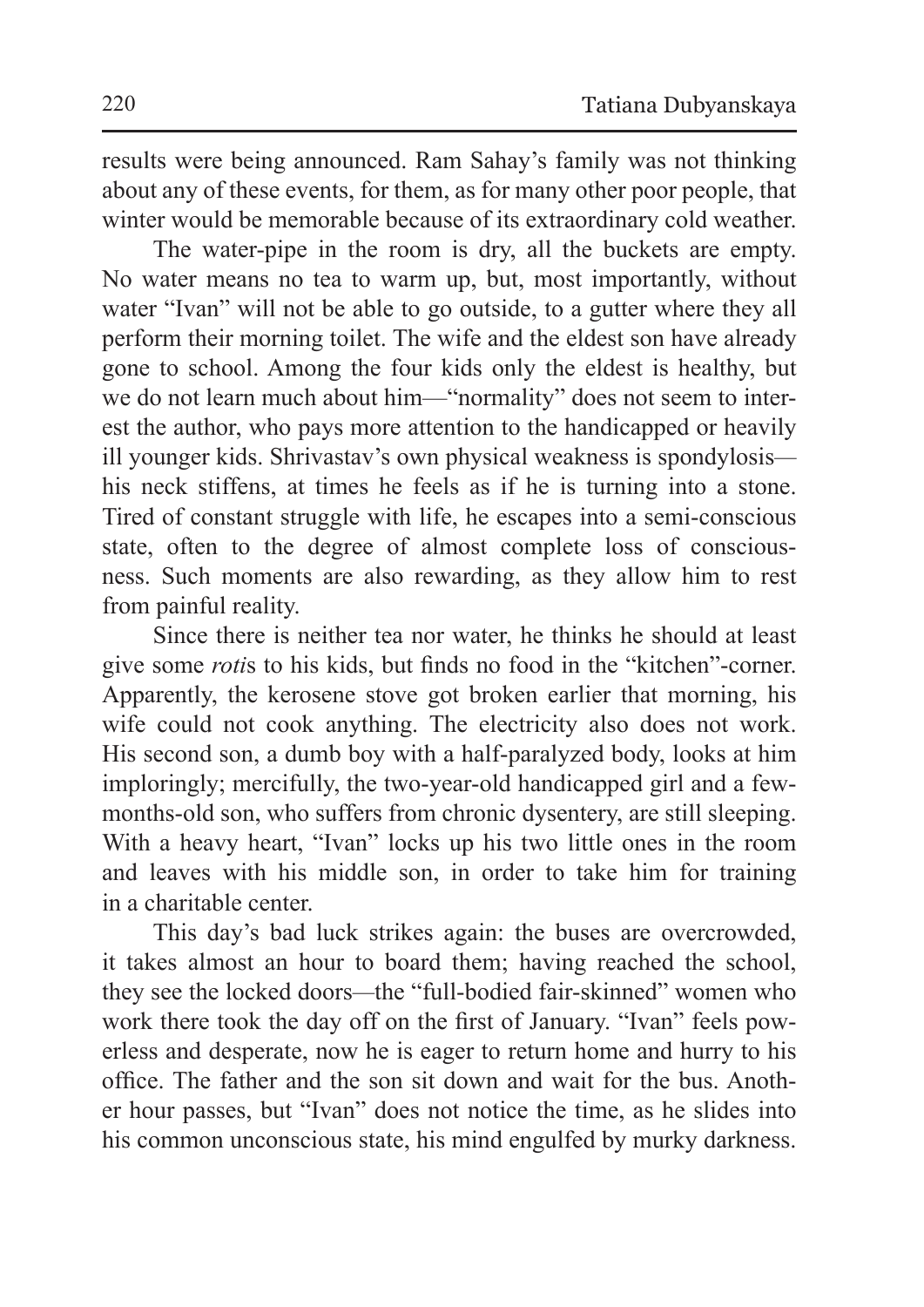A passer-by informs him that the bus-traffic is canceled on this street due to a political meeting after the elections. "Ivan" realizes that he is hopelessly late for his job and will most certainly be fired. The moaning of his hungry son is intolerable, but there is no way they could reach home now—there are just a few coins left. His anxiety is reaching its peak, he feels, he is giving up all hope.

At this crucial moment "Ivan Denisovich" takes an unexpected decision. There is *prāthamik svasthya kendra*, a governmental medical center, across the road. He gets up and resolutely heads towards its gates. He takes his last rupee and buys a handful of roasted and sweetened groundnuts for his son, leaves him to wait in the yard and goes inside. He fills up a form for an operation—it will be performed for free, he will also get some food and a solid monetary reward, for himself and for the person who brought him to the center (with the doctor's permission, "Ivan" fills up his son's name). The hospital is empty ("perhaps, this hospital treats only healthy people", comes to his mind (Prakāś 2001: 83)), the operating table looks filthy, it took "Ivan" five rupees to make a hospital *chaprāsī* to clean it up. In an hour—it's about noon now—"Ivan" leaves the hospital. He does not feel much pain, but he is nauseous, his head is spinning and his stomach is aching, also because something was mixed up in the milk he drank in the hospital. Still, he has got more than a hundred rupees in his pocket, and his absence at his place of work is not an issue anymore. Sensing the onset of a new nauseous wave of sticky darkness, he quickly puts his son in an auto-rickshaw and commands the driver to go. Before giving the address, he weakens and loses consciousness.

The outline of the events, however, does not immediately suggest the interpretation. The story revolves around the central idea of "Ivan"'s struggle, that, we understand, has been going on for years. Its representation is done through a rather detailed picture of his background and general circumstances—his salary, the rent he pays, the favorite food he never gets to eat, his and his wife's village childhood, of which only illusive reminiscences remain. At the same time, there are small and big "routine" troubles, that keep the character in constant stress,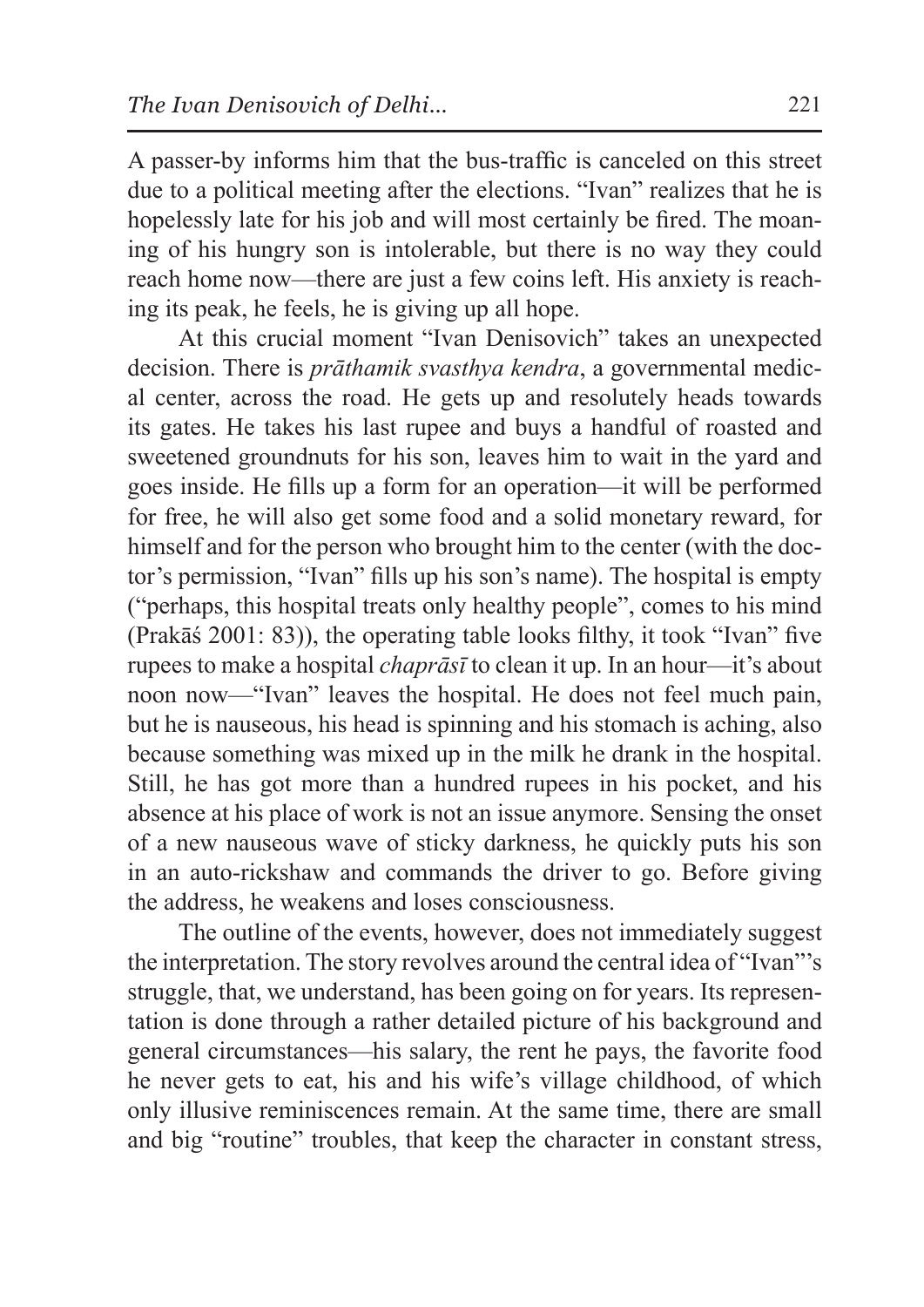demanding vigilance and active action—such events, as it has been demonstrated above, constitute the plot of the story. "Ivan Denisovich" is presented by the author as a figure somewhat responsible for the balance of benign and evil forces, at least inside his small intimate world. At this level, Ram Sahay and the real Ivan Denisovich have much in common. Shukhov goes through the days of his life negotiating and counting the consequences of every action and interaction, from morning till evening; in Jackson's analysis, he is "patient but not passive" (Jackson 1997: 47). The success of the day, then, lies in the fact that not only was the delicate equilibrium of Shukhov's existence not compromised but also, on the day that initially promised trouble, things finally worked out in his favor. Hence, he goes to sleep "pleased", counting the blessings of the day—"a long-awaited draw on a cigarette-butt, the discovery of a useful piece of steel, sucking on a fish-bone, or the enjoyment of a pair of boots" (*ibid.*: 46). More importantly, in the long run, Solzhenitsyn's hero, much occupied with the task of physical survival and also poised to safeguard his social position inside his gang's hierarchy ("wariness had become second nature after eight years inside"), manages to preserve his humanity and dignity, taking pride in the fact that "even after eight years on general duties he was no scrounger, and as time went by, he was more and more determined not to be" (Solzhenitsyn 191: 131). It is generally understood that Shukhov sticks to a middle way strategy, as he "strikes a balance between aggressiveness needed to survive and the compromises needed to live" (Jackson 1997: 48).

Searching for a narrow way and leveling troubles is Ram Sahay's strategy as well. For years, he was managing to make ends meet and maintain stability in bizarre poor circumstances. On a symbolic level, one finds, in a number of descriptions, clear indications of the struggle between the two agencies that is taking place not only everywhere around "Ivan" but inside his body and mind. Such categories as movement and stagnation, softness and hardness/harshness, quietness/ dumbness and loudness, empathy and indifference appear throughout the story, often in juxtaposition, in relation to Ram Sahay's life.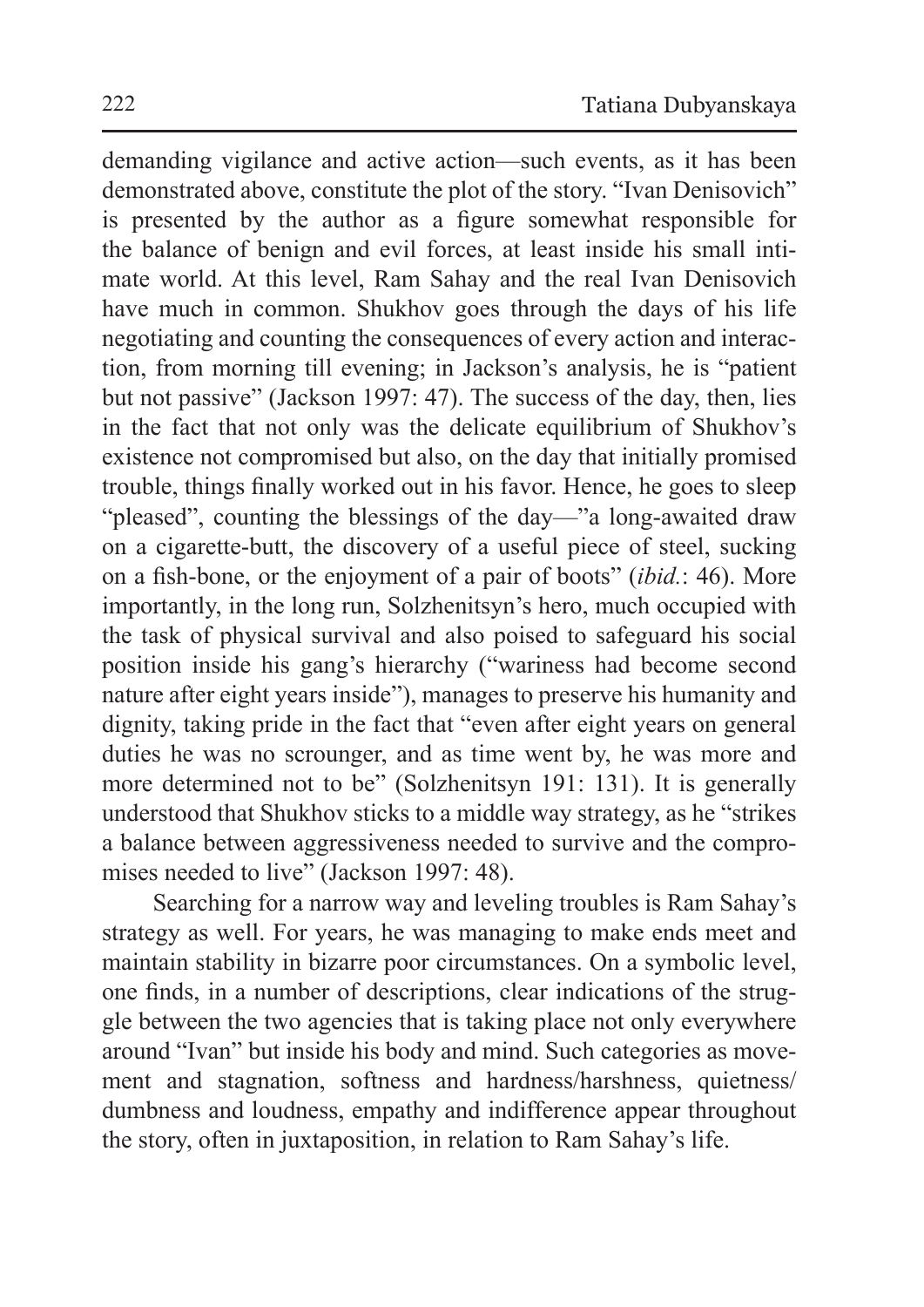The opening description of the character underlines his essential connection with motion and vitality: he wears an old coat of "treeleaf shade of green with yellow stripes" (Prakāś 2001: 77), that seem to be alive and moving, and capable of betraying the character's mood, especially in the moments when he shuts himself out from the outside world. The fits of spondylosis are a major cause of "Ivan"'s fears, he panics at the first onset of the illness, trying not to succumb to what feels like a near-paralysis state. He energetically moves his neck, shoulders, the upper body, tolerating the pain, only not to be become like a piece of wood or glass. His body, very heavy and flabby, resembles that of a frog and, even when he sits motionless, chased by haphazard visions coming from the depth of his mind, one notices that he remains alive—full of feelings, emotions, thoughts.

Another terrifying thing for "Ivan" is the loudness, harshness, and cruelty of his wife. The hardships of life drained her body of all the softness and freshness it once had, she became "like a piece of dried wood"*—*Ivan even thought; he could at times hear a rattling sound coming from her (*ibid*.: 79). When their daughter cries, failing to get milk from her dry breasts, the wife screams and shouts; she swears badly at the kids, beats them, or makes banging noises, while washing the dishes*—*such things cause "Ivan" pain as if "his brain is pierced with sharp thorns"; he cannot tolerate rough voices, rudeness, any kind of violence (*ibid*.: 80).

Finally, the disability of the middle son, with whom "Ivan" shares a special emotional connection, could be interpreted as one of the key symbolic features of the story. He has a vivid mind, a highly developed intuition and seems very wise, "as if he knew everything about the world" *(ibid.*: 73–74).<sup>8</sup> With half of his body paralyzed, he is, nevertheless, full of energy and playfulness; being dumb, he often

<sup>&</sup>lt;sup>8</sup> The motive of a highly gifted child from a destitute family would, later on, reoccur in Uday Prakash's: this story describes cases of a strange physical disorder among the world's poor, when children are born with enormous heads, that contain all the knowledge about the world.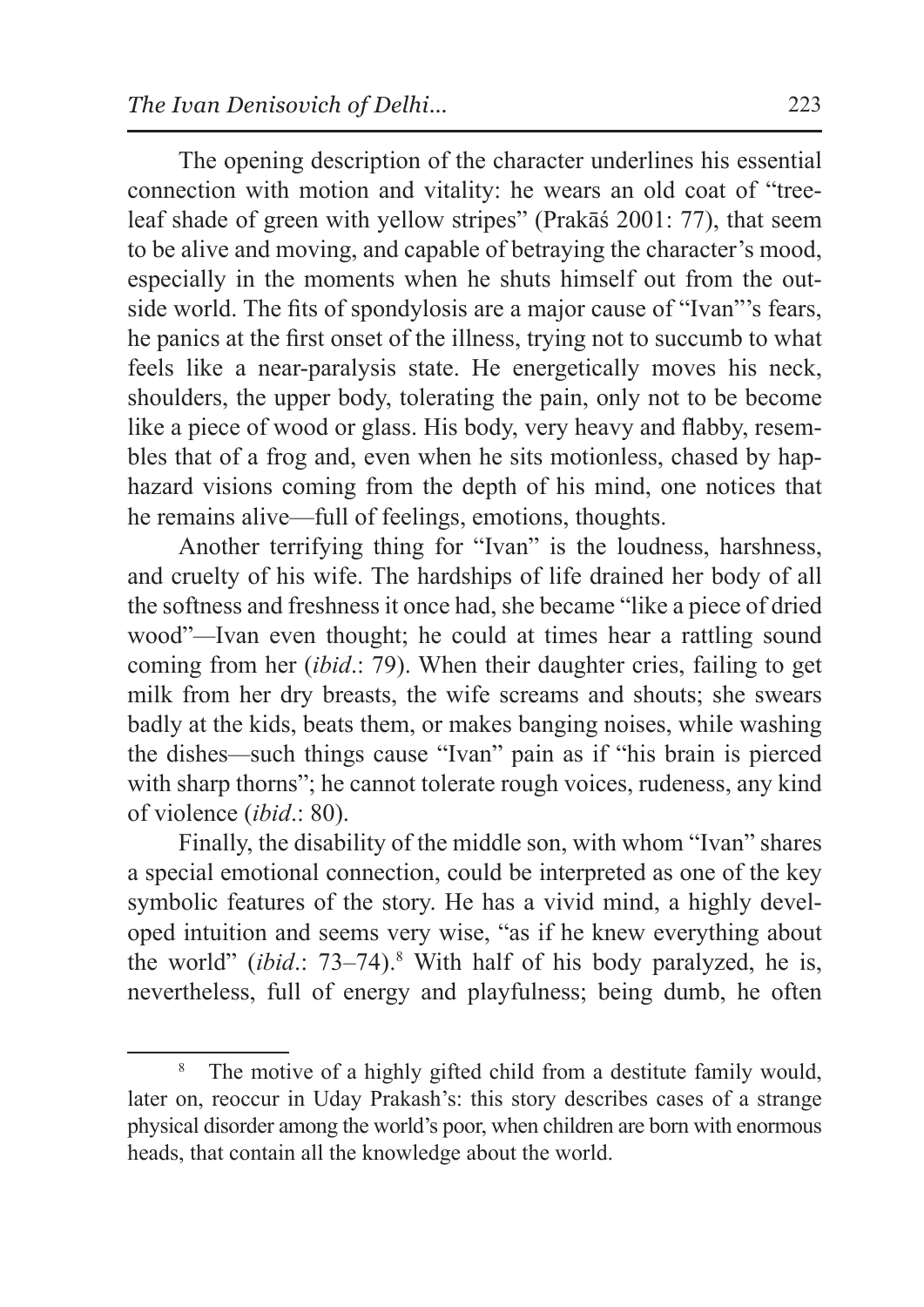expresses himself through a sad, yet soft and melodious ("like mantra chants") moaning. He learns fast in the training center and may even acquire some profession later on. This boy accompanies his father from the morning until noon, being the only witness to his agony, and, in the end, perhaps, even becomes a successor to "Ivan"'s vital power, as he receives from him in the auto-rickshaw an emblematic gift of bananas and eggs.

A closer examination of that particular day in Ram Sahay's life will reveal that the defense he had been holding against the cruel environment fails massively. One after another come small but critical blows from the hard material world. Regular things—artificial objects made of metal, wood or glass—start challenging him in the morning: the old heavy brass tap, which has been with him for 25 years, gives no water; the three buckets (one old metallic from Meerut and two of discolored plastic) are found empty; the 7-watt bulb doesn't work; the pin of the kerosene-stove is stuck inside, its broken end lying on the floor; the brass front-door lock is missing; another heavy brass lock is hanging on the closed gates of the training center; the buses do not come. We also learn about a shard of glass in Ivan's foot stuck under the skin near his big toe—the pain from it has been adding to his daily agonies. This sharp artificial object, like an agent of aggressive environment, penetrated his body and stayed inside him for a year, making "Ivan" wonder if someone would ever find it in the heap of ashes, after his body is cremated.

The final part of the story, that takes part in a hospital, is, however, not connected with any of the medical problems mentioned in the text earlier—the purpose of the operation he goes through is not named clearly but could be guessed from the general context and a few particular details. The very fact that he gets solid compensation for his hospital visit leads to the conclusion that the operation is performed in the framework of a government-sponsored scheme. This 15-minute-long procedure under local anesthesia that requires only light precautions for a couple of weeks cannot be anything else but a vasectomy, an infamous measure designed during the Indira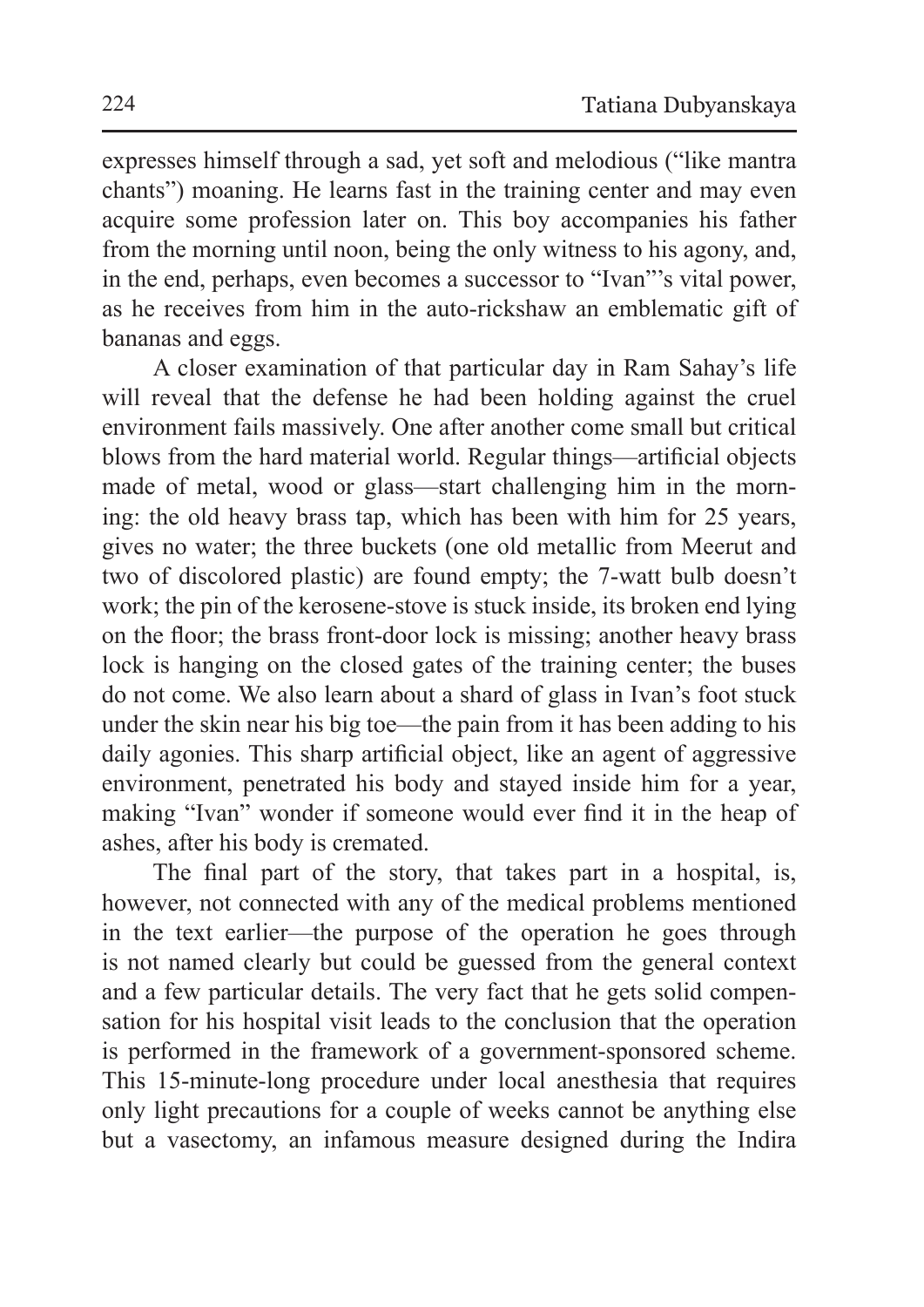Gandhi era to introduce population control in India. The minor details reveal the gruesome truth of the story: it is done routinely, carelessly, without proper attention or hygiene, and, as happened many times in the reality, might end in serious complications or even turn out to be lethal. The outcome of the situation is shown by Uday Prakash as the final stage of his character's struggle that is taking place entirely in his inner self. It finishes off—both physically and mentally—what remained of "Ivan"'s vital power and courage. The tempo of the narration is accelerating, leading the hero to a terrible end.

Ivan Denisovich wanted to chase away those yellow bat-like spots, heading towards him in the bluish darkness of his unconscious state. All he saw now was the image of that boy on the ground near the gates, who has eaten the last remaining groundnut. With a jolt, he filled up his lungs with air and hold his breath. A heavy battle was going on, he was giving his last efforts to it.

Not allowing the air out, he jumped over a few steps and rushed through the hospital's doors, away. (…) He found his son on the same spot he had left him—he was sleeping curling on the ground, the groundnut shells scattered around him.

He got hold of his upper arm, lifted him and then dragged towards the street, where some auto-rickshaws were parked.

He got into one, pulled the boy in. Inside, he took the eggs and the bananas from the pocket of his coat and placed them on the boy's lap.

Ivan Denisovich, or Ram Sahay (call him as you wish, there is still no difference between the two) said: "Go!" and immediately released the air. He had been holding his breath for so long, that, when all the air went out, a sound was heard—a strange, sad sound, full of pain and defeat, as if a car's exhaust-pipe cleared up with a pop. Such sound could not have come from a human (*ibid*.: 86–87).

Unconscious, "Ivan" finds himself at a political meeting, listening to the new prime-minister's speech, his ears catch series of prolonged, "like machine-gun shot", applause; then he sees his wife, who is swearing while cleaning after the child, "Ivan"'s newspaper proofs in her hand. And finally—the river of his childhood, its soothing quiet water. "It was the first day of the new year. A political meeting was going on at the Yacht-club. An Indian man was sitting in a rickshaw, whose name was not Ivan Denisovich, he was Ram Sahay.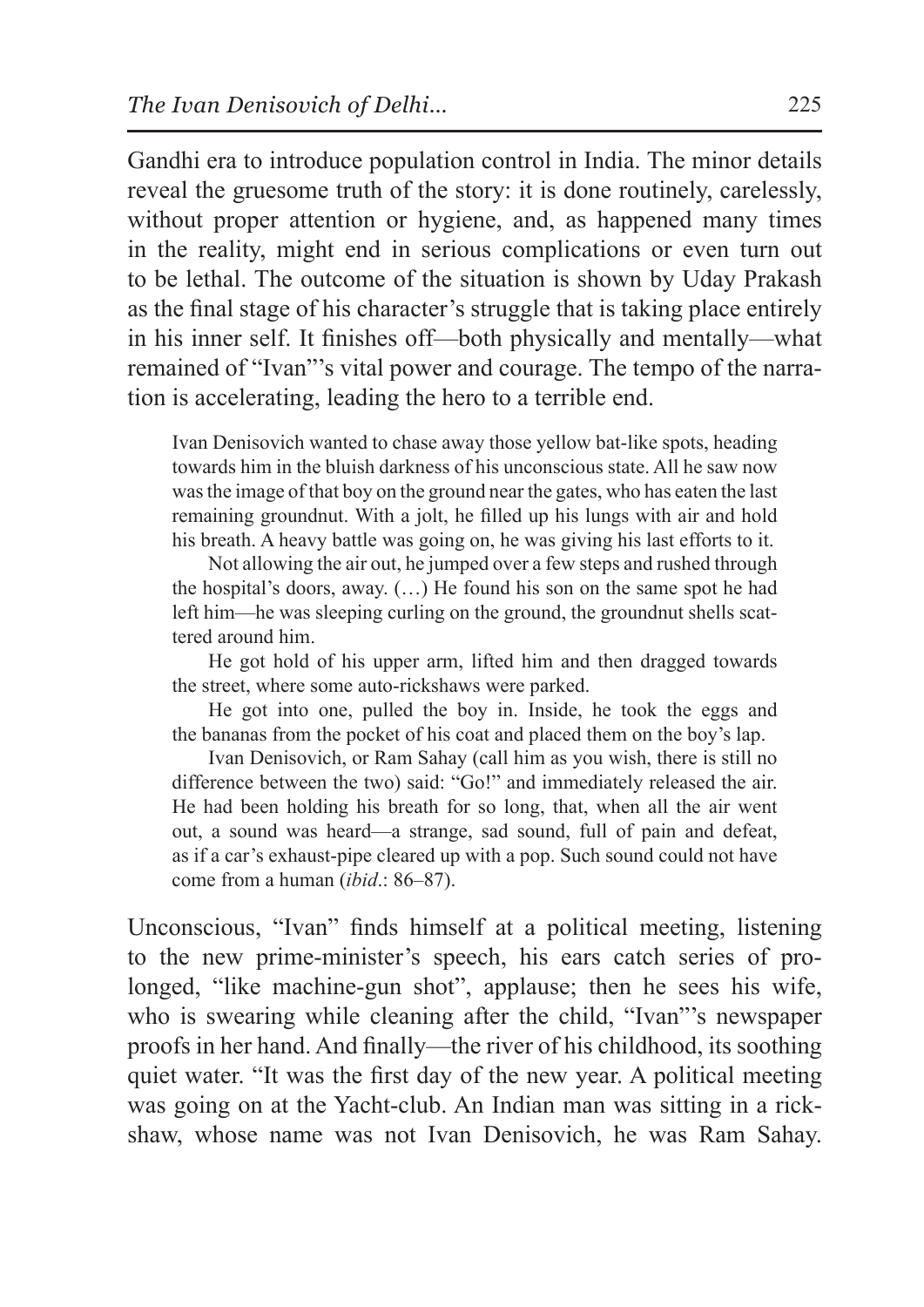He was unconscious." (*Ibid*.: 88) As we see, Ram Sahay represents Ivan Denisovich while he possesses the power to struggle and the energy to keep the balance; the moment he gives up, his identification with the Russian prototype loses its validity.

Feeling defeated by the conditions in which his family has to live, and above all, by the suffering of his children, he takes a desperate decision to voluntarily give away his right to procreate. The details about the operation and his poor state when he leaves the medical center suggest that now his whole life is under threat.

What, according to the author's vision, brings his character to the crisis? Is it merely the *sum total* of all the troubles? The finale suggests deep political reasons for his collapse. Undoubtedly, there is a critical exposure of the system, administered by Indira Gandhi (the poverty, ignored by the Indian state, is shown to be at least equally cruel as the conditions at the labor-camps; the state itself, encouraging the carelessly performed medical procedures, aimed at the so-called common good, is as good as a totalitarian machine). Also, one finds a pessimistic vision of a new, post-Indira political era that started from January 1985. The descent of Rajiv Gandhi upon India, explicitly linked to "Ivan"'s last onset of unconsciousness, appears as yet another menacing event that finished off whatever vitality and strength Indian society or at least some of its representatives possessed.

Finally, there is an obscure private link that emerges from certain facts presented in the story. The life of the 33-year old hero takes a sharp turn on the first day of 1985—the day which was significant for the country due to the political turmoil. But it also had to be special for the author himself—he turned 33-year-old on the first of January of the same year. Has Uday Prakash's personal life been encoded in some way in the story? Has "Ivan"'s crisis served as yet another metaphor this time of the author's own emotional situation?

Uday Prakash, through both direct and subtle messages, makes a number of interpretations possible. The title may lead readers to a straightforward understanding of the main situation, when social conditions in mid-1980s India are put on the same scale as the life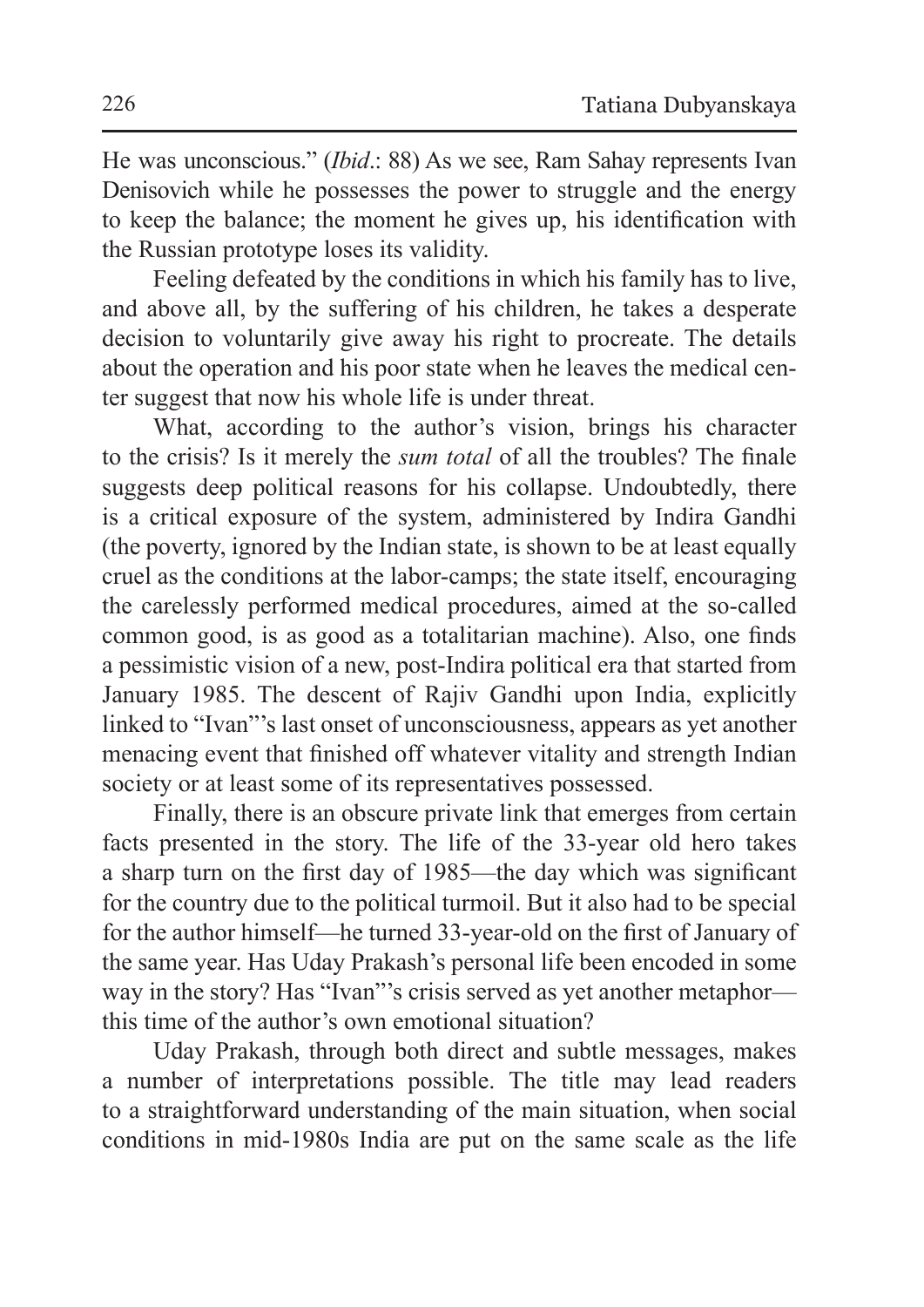of a Soviet prisoner. But as one pays attention to the extraordinary importance given to the Indian Ivan Denisovich's intimate world and the detailed accounts of his inner struggles, the connection with the Russian novella emerges from a new perspective. Both the characters—each in his own way a "little man" of his time—are seen, by the author, as counterparts in the ultimate task of keeping the balance between the contradicting forces in the surrounding aggressive worlds. Indeed, Ram Sahay manages, at least until a certain point, to cope with the hostility of that particular day, but at a very high cost. As one may observe, going through a vasectomy is a step of not only physical but of also spiritual importance—at this moment, his inner battles, in their intensity, seem to outgrow his physical and material troubles. To put it very simply, "Ivan" gives up. Hence, the last thing he is able to do is that do-or-die run through the hospital yard towards the autorickshaw, which will fail to bring him and his son home.

The emphatic account of "Ivan"'s painful day allows one to discern, in Uday Prakash's story, a revival of a classical "little man" figure: this tormented and misunderstood hero closely resembles many of the "insulted and injured" character types in classical 19th-century Russian prose. In fact, without risking to over-stretch the scope of similarity, one is, indeed, tempted to recognize in many of Uday Prakash's characters, destitute and alienated, some features of the "little men" depicted by, say, Dostoyevsky in his novellas and novels—they, in a way, take another birth in different spatio-temporal circumstances. Although this statement still needs to be proven and developed, it has a clear parallel emerging from Alessandra Consolaro's observation made in connection with "Mohan Dās"*.* In her words, Uday Prakash's postmodern method manifests itself, among other features, in showing the succession of situations, characters and their destinies, stretched in years if not centuries: "individual characters may disappear, die, or be defeated, but the meaning of their struggle, as well as the collective or cosmic value of acts of rebellion inspired by a sense of justice and truth, remain and reappear from age to age" (Consolaro 2011: 14). With Uday Prakash, Hindi prose has plunged into the past to redefine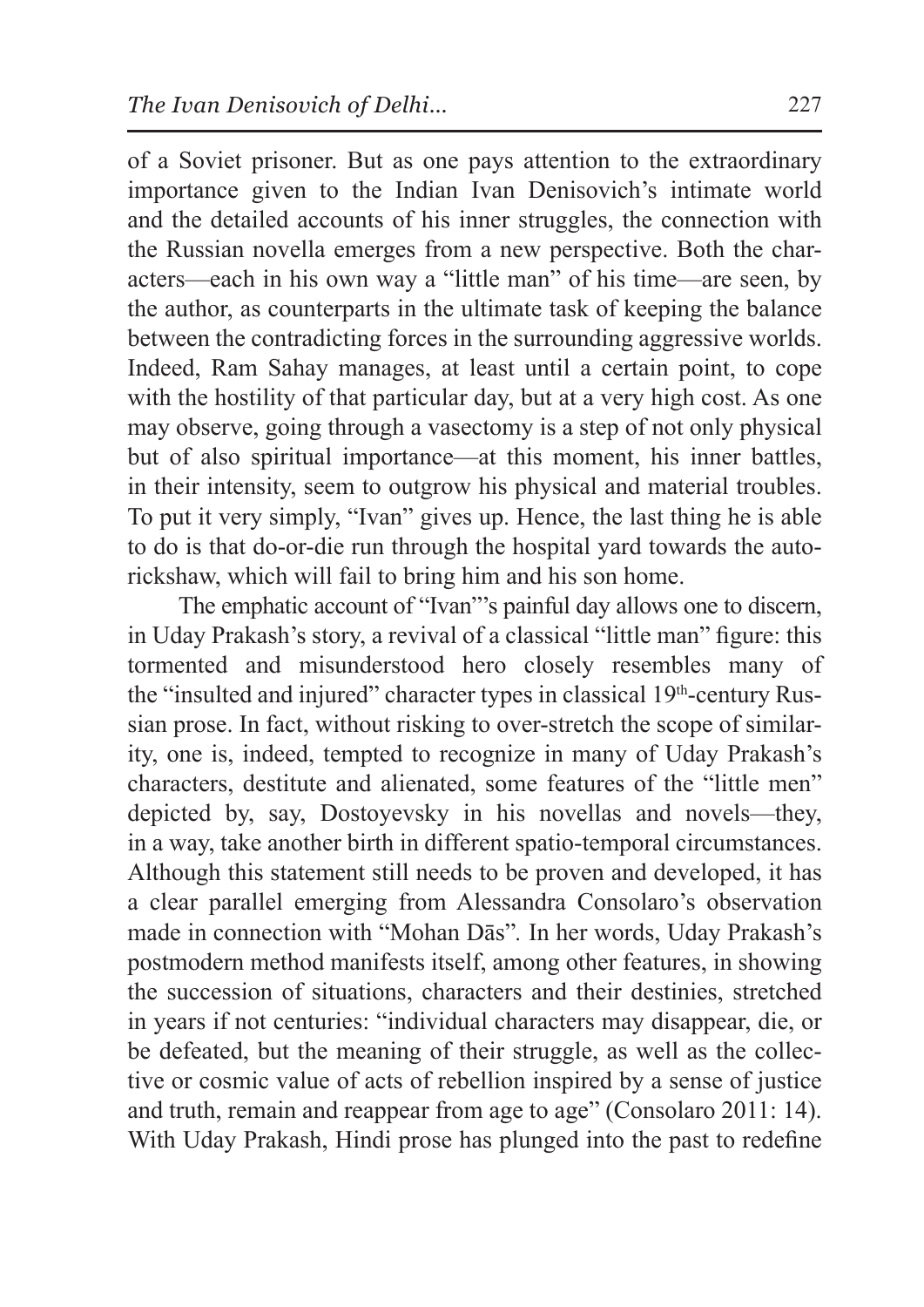the value of a small private life, and emerged revitalized and energized, for a new beginning.

## **Bibliography:**

- Consolaro, A. 2011. Resistance in the Postcolonial Hindi literary Field: Mohan Dās by Uday Prakāś. In: *Orientalia Suecana* LX (2011): 9–19.
- Dobroljubov, N. A. 1963. *Sobranije sočinenij v devjati tomax*. T. 9. Leningrad: Gosudarstvennoje izdatel'stvo xudožestvennoj literatury.
- Dubjanskaja, T. 2014. Molčanije indijskogo Ivana Denisoviča. Indijskaja socialnaja paradigma w rasskaze Udaja Prakaša. In: *Russkaja literatura v stranax Azii i Afriki*. N.Lidova (Ed.). Moskva: IMLI RAN: 40–50.
- Jackson R. L. 1997. The Mask of Solzhenitsyn: Ivan Denisovich. In: *One Day in the Life of Ivan Denisovich: A Critical Companion.* A. Klimoff (Ed.). Evanston: North Western University Press.
- Močulskij, K. 2000. *Velikije russkije pisateli XIX v.* Sankt-Peterburg: Aleteja.
- Prakāś, U. 2001. Hindustānī Ivān Dānīsovic kī zindagī kā ek din. In: U. Prakāś. *Tirich*. Naī Dillī: Vāṇī prakāśan: 68–88.
- Prakāś, U. 2006a. *Dattātrey ke duhkh*. Naī Dillī: Vāṇī prakāśan.
- Prakāś, U. 2006b. *Mohan Dās*. Naī Dillī: Vāṇī prakāśan.
- Prakāś, U. 2006c. *Paul Gomrā kā skūṭar*. Naī Dillī: Vāṇī prakāśan.
- Prakash, U. 1997. Ein Tag im Leben des indischen Iwan Denissowitsch. In: *Die Horen, Zeitschrift für Literatur, Kunst und Kritik*. Bd. 42 (4). Ausgabe 188: 54–65.
- Prakash, U. 2004. *Rage, Revelry and Romance.* Transl. by R. A. Hueckstedt. New Delhi: Srishti.
- Prakash, U. 2007. *Der goldene Gürtel*. Erzählungen. Aus dem Hindi von Lothar Lutze. Heidelberg: Draupadi Verlag.
- Prakash, U. 2008. *The Girl with Golden Parasol.* Trans. by J. Grunebaum. New Delhi: Penguin Books.